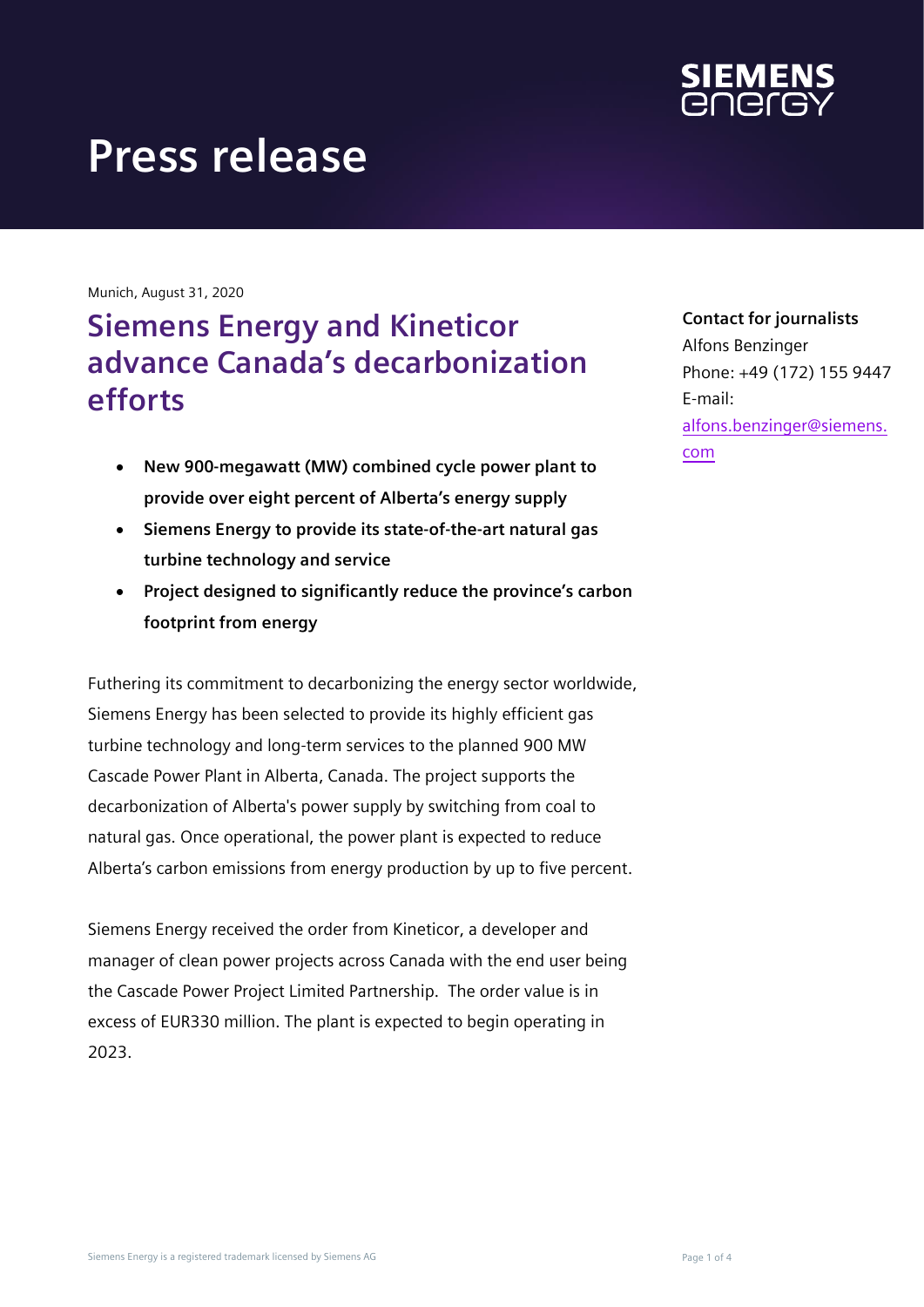

Per the agreement, Siemens Energy will provide two highly efficient SGT6-8000H gas tubines in single shaft combine cycle configuration, steam turbines and heat recovery steam generators as well as long-term services.

The 900MW Cascade Power Plant, to be located near Edson, Alberta, is designed to produce low emissions and highly efficient electricity that is expected to supply over eight percent of the province's average electricity demand. Furthermore, the project is expected to create 600 peak jobs and 25 long-term positions.

In the power sector, Alberta contributes over 50 percent of Canada's greenhouse gas emissions and as such the Cascade Power Plant is expected to result in one of the largest emissions reduction opportunities in the country's electricity sector.

"This agreement is a perfect testament to Siemens Energy's long-term commitment to helping our customers meet their decarbonization goals," said Jochen Eickholt, Member of the Executive Board of Siemens Energy. "The Cascade Power Plant project will benefit Alberta by not only substantially reducing emissions, but also by providing jobs and other economic benefits to the region."

"Kineticor is extremely pleased to have Siemens Energy as part of this project," said Andrew Plaunt, CEO of Kineticor. "The state-of-the-art technology and service they are providing will enable the project to contribute to reducing Alberta's carbon footprint while providing a reliable source of energy."

And Arne Wohlschlegel, Managing Director of Siemens Energy Canada, added: "Siemens Energy gas turbine technology is among the most efficient powerful gas turbines in commercial operation and we are

**Siemens Gas and Power GmbH & Co. KG**  Communications Head: Robin Zimmermann

Werner-von-Siemens-Straße 1 80333 Munich Germany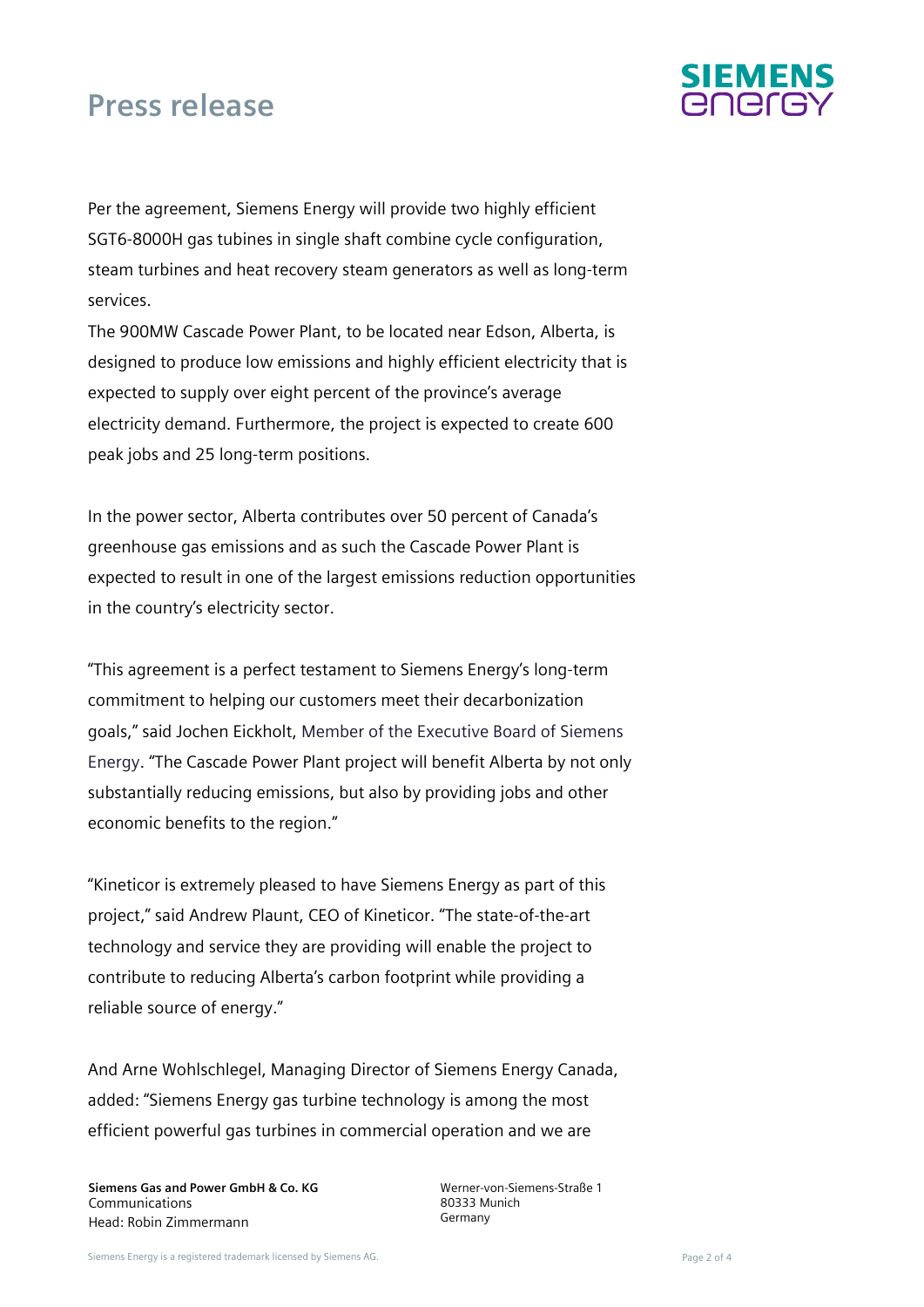

proud to be a part of the Cascade Power Plant project that will greatly impact Alberta's economy and energy supply. We look forward to working with Kineticor and the other partners throughout the project."

Making a global contribution to decarbonization, Siemens Energy offers all core technologies for a long-term CO2-free energy supply – from power and heat generation by renewable energies or gas-fired power plants, to power transmission and distribution, to efficient electrolysis for hydrogen production.



**Above:** The SGT6-8000H, like the one above, offers high operational flexibility and low lifecycle costs

This press release is available at:<https://sie.ag/2ESCuTz>

For further information on Siemens Gas and Power, please see [www.siemens.com/energy](http://www.siemens.com/energy)

Follow us on Twitter at [www.twitter.com/siemens\\_energy](http://www.twitter.com/siemens_energy)

Werner-von-Siemens-Straße 1 80333 Munich **Germany**